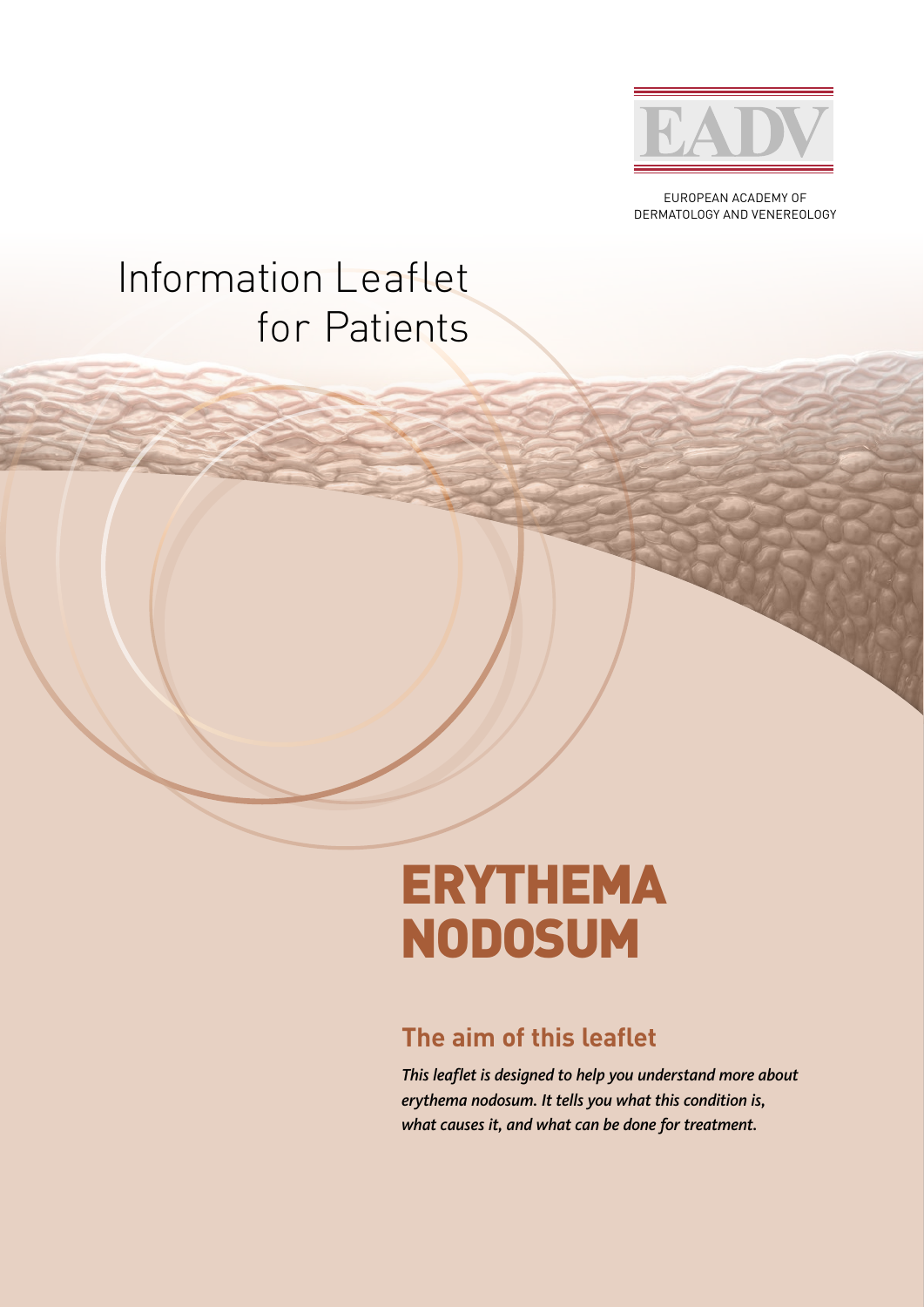## **ERYTHEMA NODOSUM**

#### What is erythema nodosum?

*Erythema nodosum* is a skin disorder characterized by the presence of red, painful *nodules* (lumps) that appear most frequently on the shins and around the ankles, but can also be located on the thighs, forearms, or trunk.

#### What causes erythema nodosum?

In two-thirds of cases, a trigger of *erythema nodosum* can be identified, or *erythema nodosum* may be a sign of an underlying systemic condition that needs to be identified.

The most common causes of *erythema nodosum*, if diagnosed, are:

- upper respiratory tract infection, most frequently with a bacteria called *Streptoccocus*
- medication-induced allergic reactions: most frequently contraceptive pills and some antibiotics
- *sarcoidosis* (a systemic inflammatory disease which can affect all organs, but most commonly affects the lungs, lymphatic glands, and skin)
- *inflammatory bowel disease*: most frequently patients with Crohn's disease, but it can also occur in patients with *ulcerative colitis*
- other causes: solid tumours, *lymphomas, tuberculosis*.

In one-third of cases, no cause is identified, so the *erythema nodosum* is called "idiopathic."

#### Who is affected and what are the characteristics of erythema nodosum?

*Erythema nodosum* may occur at any age and in both men and women of all races, but it is slightly more common in women and in the age group of 20-30 years. The *nodules*  can heal, leaving a bruise-like appearance of the skin that eventually resolves without scar formation.

#### What are the signs and symptoms of erythema nodosum?

*Erythema nodosum* is characterised by bilateral red, painful *nodules* located mainly on the shins. Apart from skin changes, this disease can be accompanied by general symptoms like joint pain and swelling, fever, and a general feeling of illness (that are not necessarily related to a co-existing disease) or some other symptoms like cough, hoarseness, or diarrhoea (clues of an associated disease).

#### How is it diagnosed?

Usually, the diagnosis of *erythema nodosum*  is made by a clinician examining the patient and recognising the *nodules* located on typical skin sites. In some cases, a skin biopsy is necessary in order to confirm the diagnosis, which involves the removal of a small skin sample under local anaesthesia, which will be further examined under a microscope by a pathologist. Some other investigations, such as blood tests and a chest x-ray, may be necessary in order to determine the underlying cause of *erythema nodosum*.